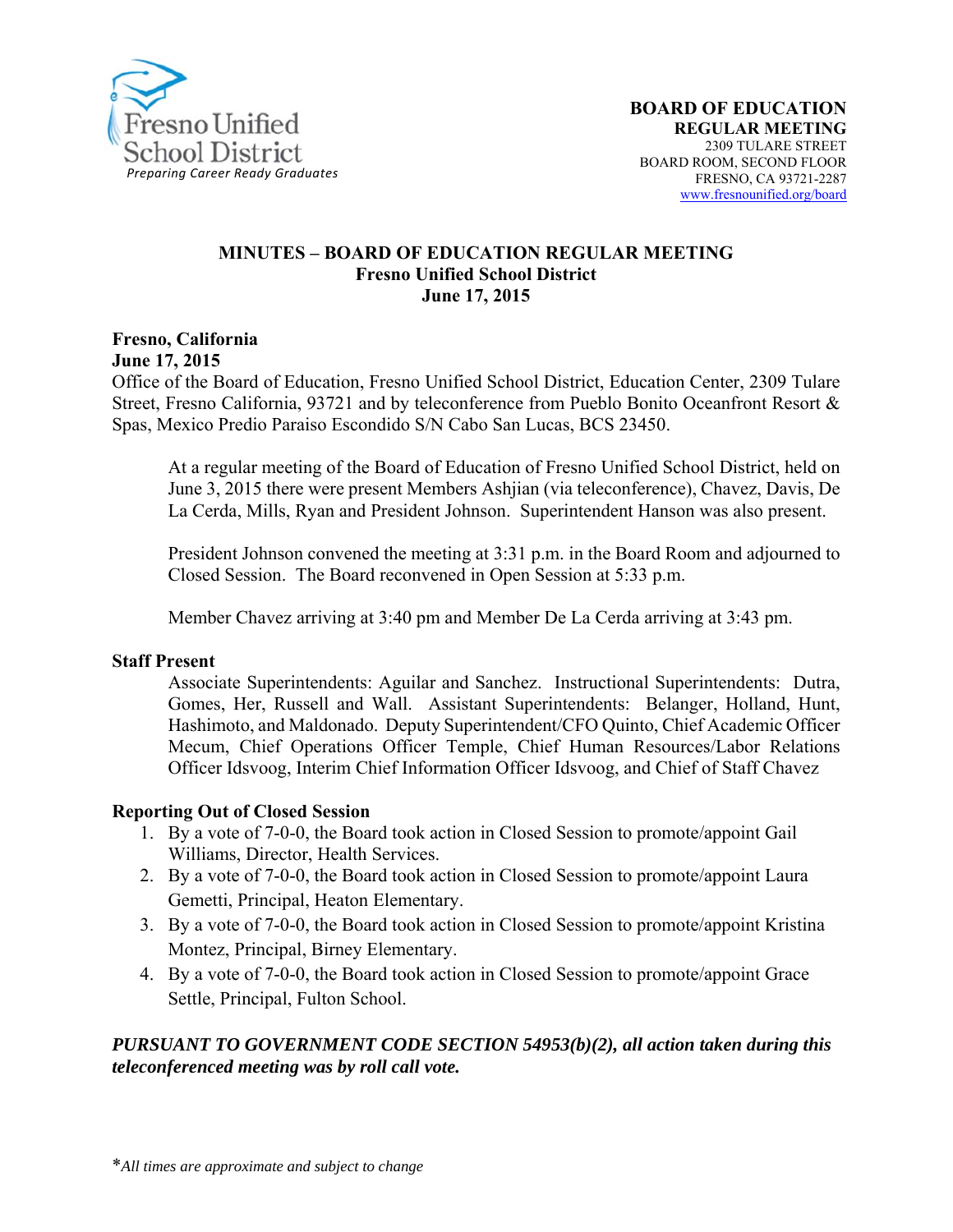### **PLEDGE OF ALLEGIANCE**

Staff member Ambra Dorsey led the flag salute.

## **APPROVE Minutes**

**APPROVED, as recommended** with minor corrections the draft minutes for the May 27, 2015 and June 3, 2015 Regular Meetings. On a motion by Member Ryan, seconded by Member Davis, which carried on a roll call vote of 7-0-0 as follows: Members Ashjian, Chavez, Davis, De La Cerda, Mills, Ryan and President Johnson.

## **HEAR Report from Superintendent**

- Superintendent Hanson provided a brief report to the Board of Education congratulating the more than 3,500 high school seniors that walked across the graduation stage last week. Hanson thanked students and staff for their strong finish to the year highlighting the dramatic EL redesignation rate increase to 17.8% and 47% of our students completing a-g requirements, an increase from the previous year.
- Superintendent provided a short preview to the presentation on the instruction and implementation of Comprehensive Sexual Health Education.
- Superintendent Hanson addressed recent media attention related to our building program. Hanson stated that as a result of the opinion by the fifth Distract Appellate Court and out of respect for the Court, we will be making modifications to our contracts and adjustments to our process. He was clear in stating that the District will continue as it always has to push forward in the most cost effective, lawful and efficient manner possible as stewards of the taxpayers' dollars.
- Hanson concluded that agenda item A-6 was being pulled in order to ensure that the best options are available to students and staff as our Maintenance and Facilities teams work tirelessly through the summer in preparation for the opening of school in August.

On a motion by Member Ryan, seconded by Member Davis, the consent agenda, exclusive of agenda items: A-6 which was pulled from the agenda by staff, and A-3, A-9, A-10 and A-14 which were pulled for further discussion, was approved on a roll call vote of 7-0-0 as follows: Members Ashjian, Chavez, Davis, De La Cerda, Mills, Ryan and President Johnson.

## **A. CONSENT AGENDA**

## **A-1, APPROVE Personnel List**

**APPROVED, as recommended** the Personnel List, Appendix A, as submitted.

**A-2, ADOPT Findings of Fact and Recommendations of District Administrative Board ADOPTED, as recommended** the Findings of Fact and Recommendations of District Administrative Panels resulting from hearings on expulsion and readmittance cases conducted during the period since the June 3, 2015, Regular Board meeting.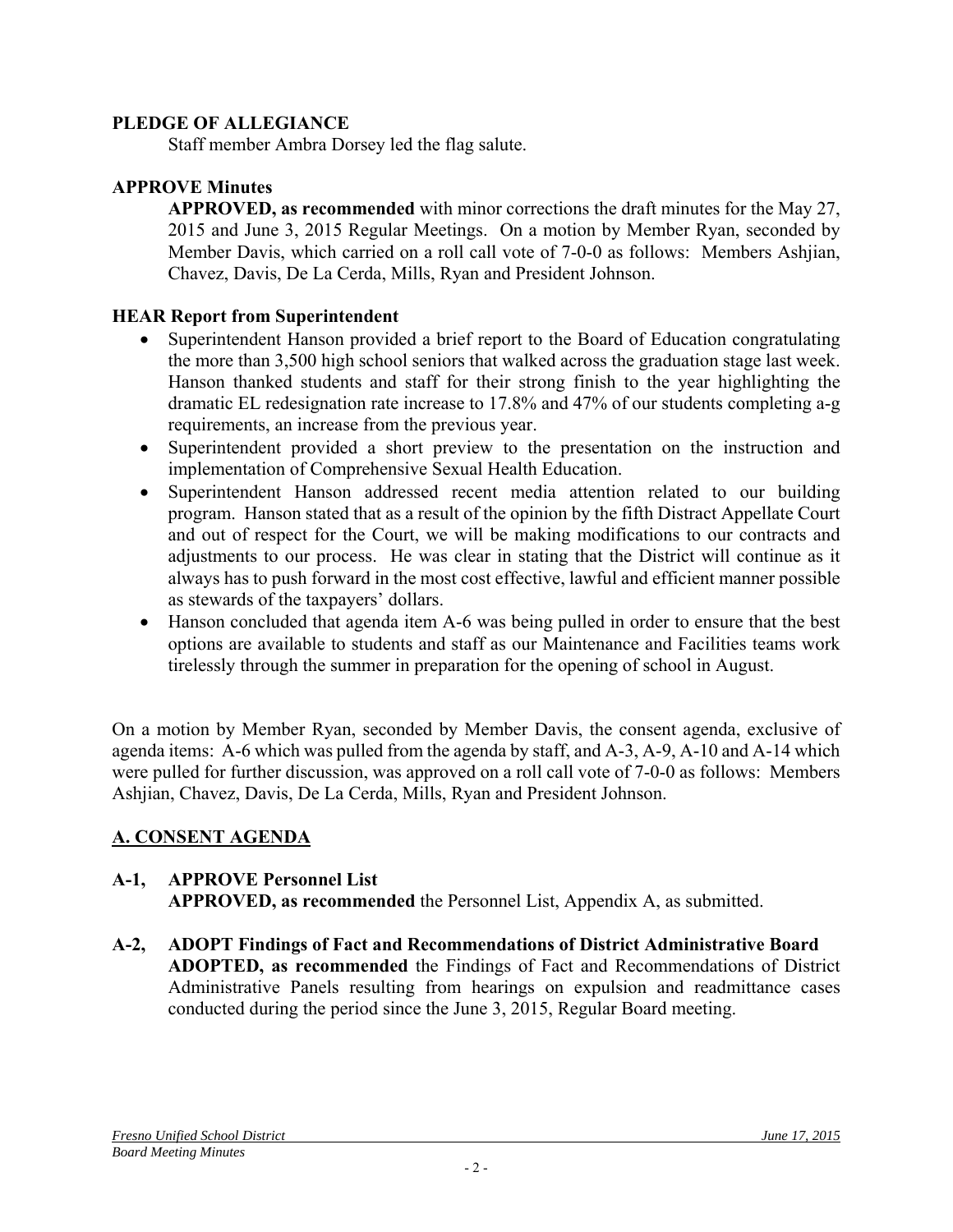### **A-3, ADOPT Resolution 14-24 Authorizing Debt Service Estimate to be Provided to the County of Fresno**

**ADOPTED, as recommended** The Fresno County Auditor-Controller allows school districts to provide estimates of debt service payments if there is an expectation that bonds will be issued in the upcoming fiscal year. This allows the Fresno County Auditor-Controller to place the appropriate tax levies on the annual tax rolls to cover the debt service requirements of the bonds. The district is currently planning for a bond issuance on or about October 2015. Adoption of Resolution 14-24 will facilitate the calculation of the appropriate tax levy for this planned bond issuance.

**Member Ashjian** – Can I get clarification on exactly what we are doing and how much we are going to draw down?

**Ruth Quinto** – This resolution is typical. The Fresno County Office has the opportunity to set our debt service rates for the taxpayers who live within the district after assessed valuations are established. Knowing that we plan an authorization of our Measure Q after that time in the fall we would like to have the opportunity to ask the County to take that into consideration when establishing those debt service amounts and this resolution provides the opportunity to do so. Earlier this spring, we provided the board with a presentation and Karin Temple is here to describe what was discussed. As far as the plans for the next issuance of Measure Q, I believe we talked about what we thought might be the growth in assessed valuation for the district and therefore what we would be able to authorize/issue in our next issuance of our Measure Q as a result thereof, which would be between \$45 to \$55 million dollars for our next Measure Q issuance.

**Member Ashijan** – Will any of this Measure Q money that we are considering to draw down be involved in a lease lease-back agreement or will we be using the lowest responsible responsive bid?

**Karin Temple** – We are not prepared at this time to make the recommendation as to what type of project delivery we would use. I can tell you that the projects that we tend to focus on are portable replacement at elementary schools, school modernization at Addicott and our on-going deferred maintenance needs.

**Member Mills** – I think we need to clarify that approving the bond issuance is separate and apart from a board approval of the expenditure of the money. That would be another board agenda item correct?

**Ruth Quinto –** You are correct. However, this is not a bond issuance, this is an estimate of a debt service.

**Member Ashjian** – If we don't know if we are going to enter into lease lease-back then that is a problem for me.

**Member De La Cerda** – I would suggest that maybe we are crossing over on other issues at this time as it relates to agenda item A-3.

**Member Ashjian –** I understand what you are saying Member De La Cerda but we can agree to disagree. That is all I have to say on agenda item A-3.

On a motion by Member De La Cerda, seconded by Member Ryan, which was adopted and carried a roll call vote of 6-1-0 as follows: Members Chavez, Davis, De La Cerda, Mills, Ryan and President Johnson. Member Ashjian dissenting.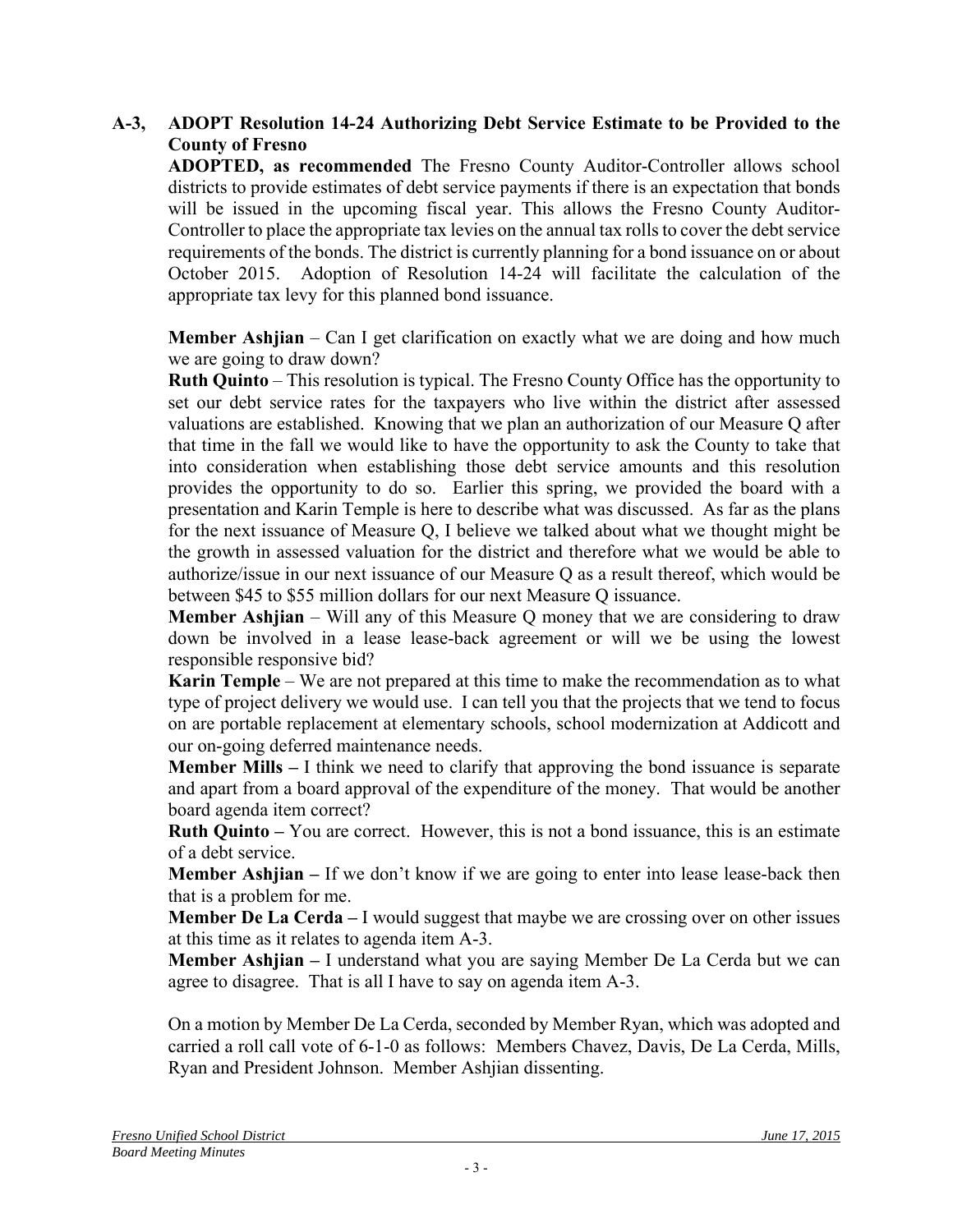- **A-4, ADOPT Resolution No. 2014-23 Approving Fresno County Plan for Providing Educational Services to Expelled Youth ADOPTED, as recommended** Resolution No. 2014-23 for Board consideration and approval. Per Education Code section 48926, in any county where the county superintendent operates a community school, the county superintendent must, in conjunction with the school districts in the county, develop a plan for providing education services to expelled youth. The triennial update of Fresno County's plan is due to the State on June 30, 2015.
- **A-5, ADOPT Annual Resolution for Appointment of High School Representatives and Multi-School Membership Applications for the California Interscholastic Federation for the 2015/2016 School Year**

**ADOPTED, as recommended** the annual Resolution for Appointment of High School Representatives and Multi-School Membership Applications for the California Interscholastic Federation (CIF) for the 2015/2016 school year.

**A-6, ADOPT Resolution 14-15, Authorizing the Execution of Lease-leaseback Agreements (Site Lease and Facilities Lease with Construction Provisions) for Rortable Buildings Relocation and Infrastructure at Various Schools PULLED FROM AGENDA, NO DECISION.** Included  $\mathbf{A}$  the Board binders and recommended for adoption is Resolution 14-15 to authorize the execution of leaseleaseback agreements (site lease and facilities lease with construction provisions) with BVI Construction, Inc., for portable buildings relocation and infrastructure at various schools to accommodate enroll and changes. The project will relocate 18 portable classrooms from three schools (Baird, Turner and Wolters) to six schools (Bakman, Computech, Edison, J.E. *Young*, Storey and Wilson) including portable set-up, utilities hook-up, and landscape restoration. The guaranteed maximum price is \$1,915,698. Fiscal Impace: Funding of \$1,737,198 is available in the Developer Fee Fund, and \$178,500 is available in Measure Q. Contact person: Karin Temple, telephone 457-3134.

## **A-7, APPROVE Agreements for Legal and Investigation Services for 2015/16**

**APPROVED, as recommended** a list of legal firms and investigation firms recommended for approval to provide services to Fresno Unified during 2015/16. The list includes the firm name and location, and the  $2014/15$  and  $2015/16$  attorney/investigator hourly rate(s). Staff negotiated rates with the firms and as a result, most have kept the 2015/16 rates the same as last year. Representation agreements with all firms are available in the office of the Deputy Superintendent/Chief Financial Officer, and a sample is provided in the Board binders.

## **A-8, APPROVE Agreement with Envision Pharmaceutical Services**

**APPROVED, as recommended** an agreement with Envision Pharmaceutical to provide prescription benefit management services. The agreement provides for services effective July 1, 2015 through June 30, 2018 and may be renewed for an additional one year, upon mutual consent of both parties.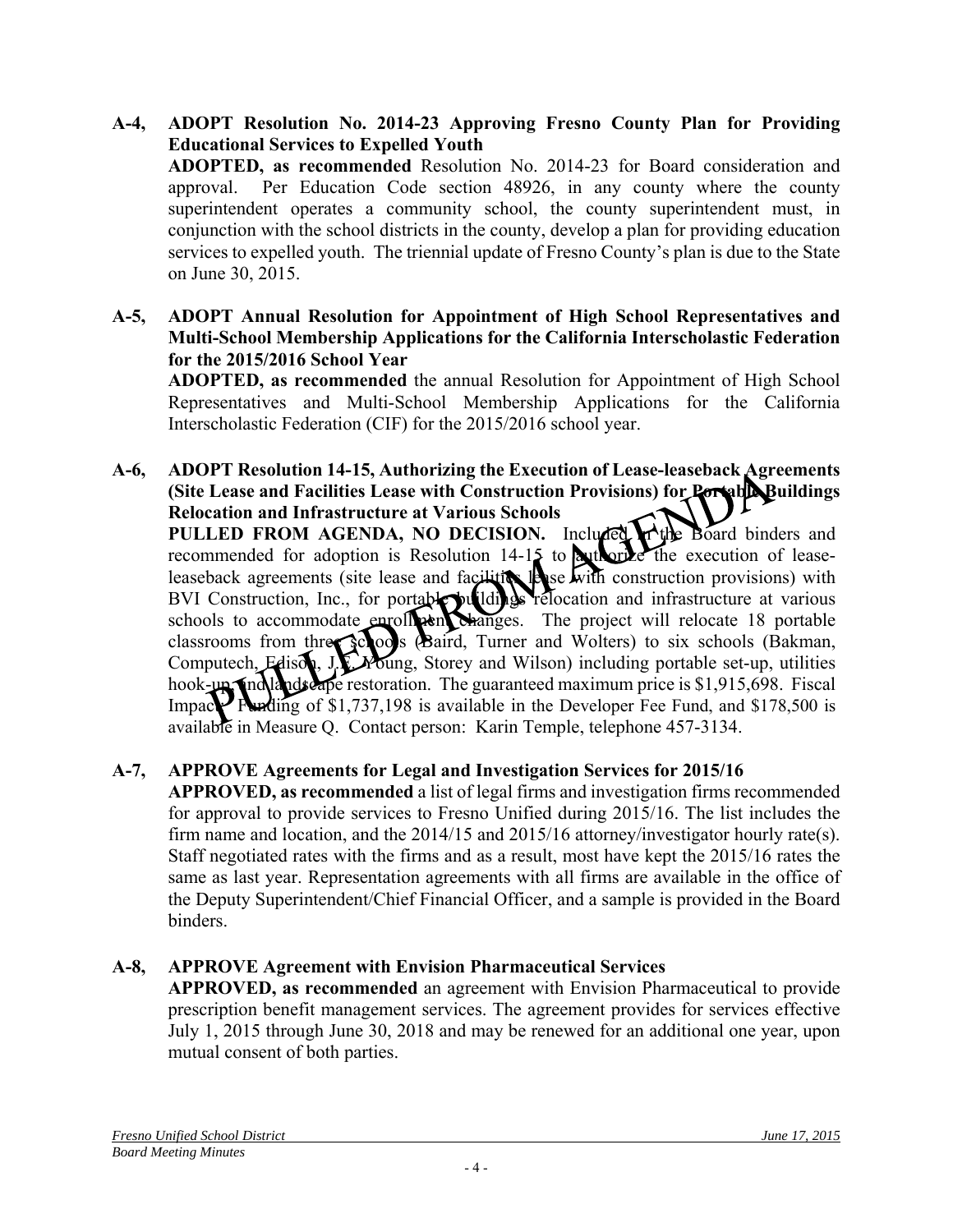# **A-9, APPROVE Annual Agreements for the 2015/16 School Year**

**APPROVED, as recommended** two matrices detailing agreements to provide services to Fresno Unified School District. These agreements fall into the following categories:

- Additional targeted assistance support to students
- Annual contract renewals including:
	- o Outdoor camp
	- o Counseling
- Teacher development

**Member Mills –** I have questions on a couple of the contracts. On page three it calls for a contract with Cindy Tucker for about \$56,000 to coach our Chief Academic Officer. Ms. Mecum, you have been with the district for a long time I am not sure you need all this coaching.

**Kim Mecum –** Ms. Tucker will be working directly with Associate Superintendent Rosario Sanchez and our new Instructional Superintendent Melissa Dutra on the implementation of our Math Adoption and our ELA adoption that is coming up next year. She's had experience from the previous district in which she worked. She has been coming in and working with our team to ensure they have an implementation plan for both of those adoptions and that would be her focus area for this coming year.

**Member Mills –** Thank you for that information. Superintendent just mentioned she would be working on the pilot for ELA.

### **Kim Mecum –** Yes.

**Member Mills** – On page six, there is a category that states joint apprenticeship training. I think this is wonderful. The dollar figure is \$655,000 and I wanted to get a little more information on this.

**Sally Fowler** – We are the LEA, in other words we are the carrier of their contracts with the State of California. What happens is they provide services locally and through the State. For example, for firefighters that is a broader reach than just our valley. They contract and provide training and services. Because we are the LEA there is a percentage that we get back. We use that money to partner with them to provide training and services for our own students and to provide services that connect our kids back into those apprenticeships. Some of the transportation that we use to take kids to apprenticeships functions we pay through that.

**Member Mills** – It says four agreements for allocation of apprenticeship training hours. California Fire Fighters, Carpenters, Dry Wall/Lathing, Electrical and Sound and Communication Apprenticeship Training Programs. So, we are partnering with these groups in Fresno to use their apprenticeships and provide this opportunity for our Fresno Unified students?

**Sally Fowler** – No, it is not directly for our students. It is for our community. They have to have an education partner that they partner with. The average age for the apprenticeship programs is out of school youth. However, it allows us to partner with them to design our programs so our students are better prepared to take the exams and to go directly into apprenticeship programs. It is an advantage for our students, our district and our teachers who get the exposure to work with these programs to assist with the curriculum and share experiences. When we take students to the apprenticeship day for instance, that is what we use our percentage of money that we get back. We get eight percent back all but the Fire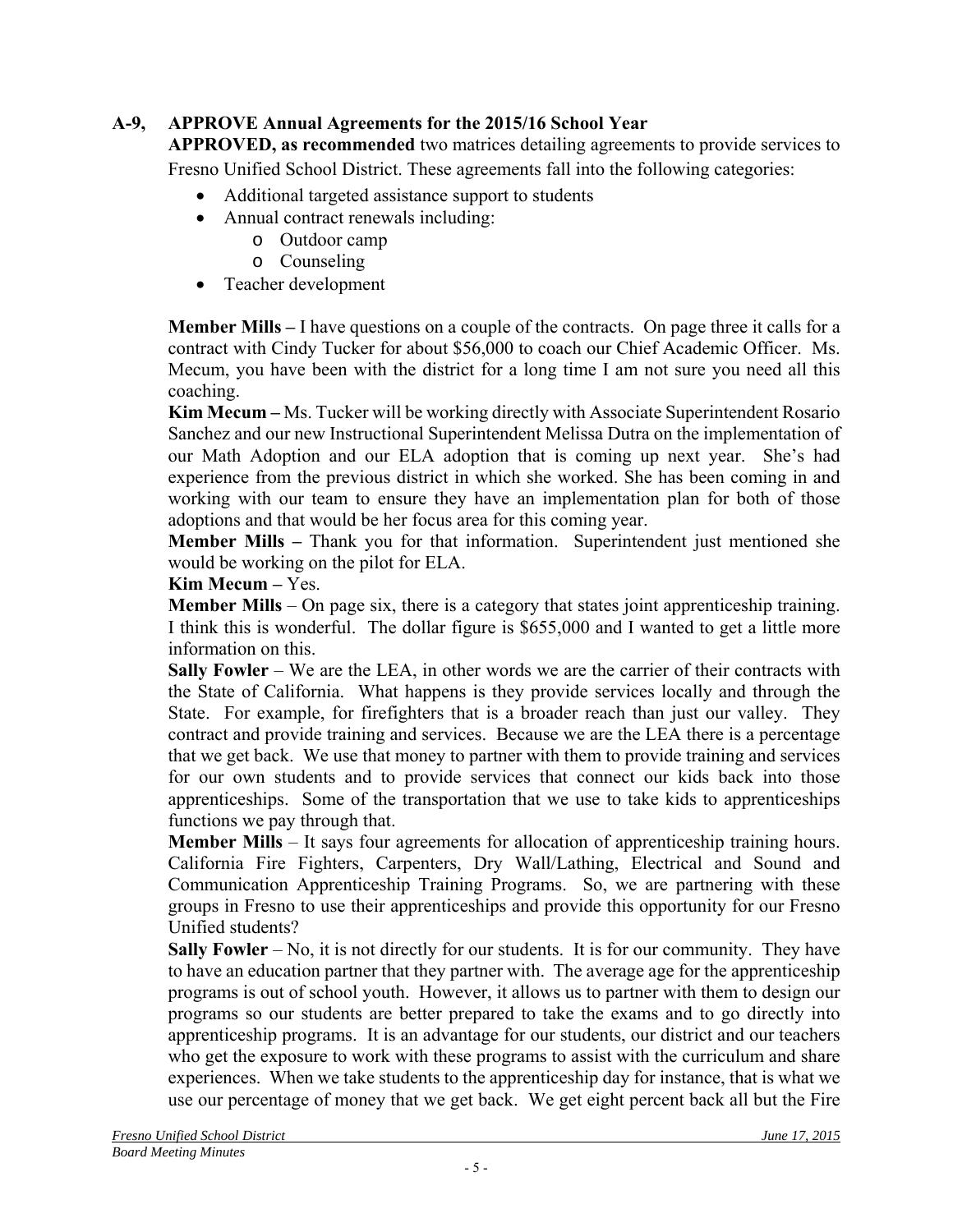which we get 18% back. We get a small amount of that back and the rest goes into the apprenticeship training.

On a motion by Member Ryan, seconded by Member Mills, which carried on a roll call vote of 6-0-1 as follows: Members Ashjian, Davis, De La Cerda, Mills, Ryan and President Johnson. Member Chavez absent for vote.

## **A-10, APPROVE the Special Education Annual Budget, Service Plans and Service Descriptions for 2015/16**

**APPROVED, as recommended** the 2015/16 Special Education Annual Budget, Services Plans, and descriptions of services provided to special education students. The Annual Plans are based up on the proposed 2015/16 Special Education budget.

**Member Mills –** I wanted to make a few comments on agenda item A-10. I had the pleasure of attending the CAC meeting on Monday and thank you to you and Jennifer Gaviola it was very well handled and certainly the current CAC president is doing a wonderful job of conducting those meetings. I know it was mentioned that she has not made the annual report to the board but I would certainly like to encourage her to do that. I think it would be helpful to have that report from the CAC. **Cheryl Hunt –** We will make sure that happens.

On a motion by Member Mills, seconded by Member Davis, which carried on a roll call vote of 6-0-1 as follows: Members Ashjian, Davis, De La Cerda, Mills, Ryan and President Johnson. Member Chavez absent for vote.

# **A-11, APPROVE Job Descriptions for Select Supervisory and Classified Positions**

**APPROVED, as recommended** job descriptions for the Employee Service Center Supervisor, Payroll Specialist and Employee Service Center Specialist. In addition to addressing an increase in the scope of duties, level of responsibility and accountability required for each position, these job descriptions create opportunities for career advancement necessary to attract and retain high performing employees in a competitive labor market.

#### **A-12, APPROVE Adjustments to Select Supervisory and Classified Salary Schedules APPROVED, as recommended** a copy of the proposed adjustments to the Supervisory and Classified Salary Schedules. The proposed changes coincide with the three new job descriptions: Employee Service Center Supervisor, Payroll Specialist and Employee Service Center Specialist. The adjustments will further the District's efforts to recruit and retain high performing employees in a competitive labor market.

# **A-13, APPROVE Authorization to Utilize Contracts from Various Purchasing Cooperatives for 2015/16**

**APPROVED, as recommended** a list of purchasing cooperatives recommended to be authorized for utilization by the district during 2015/16. Cooperative purchasing is allowed under Public Contract Code 20118, and it is a best practice to share piggyback contracts between government agencies. Cooperatives can achieve significant savings, and allow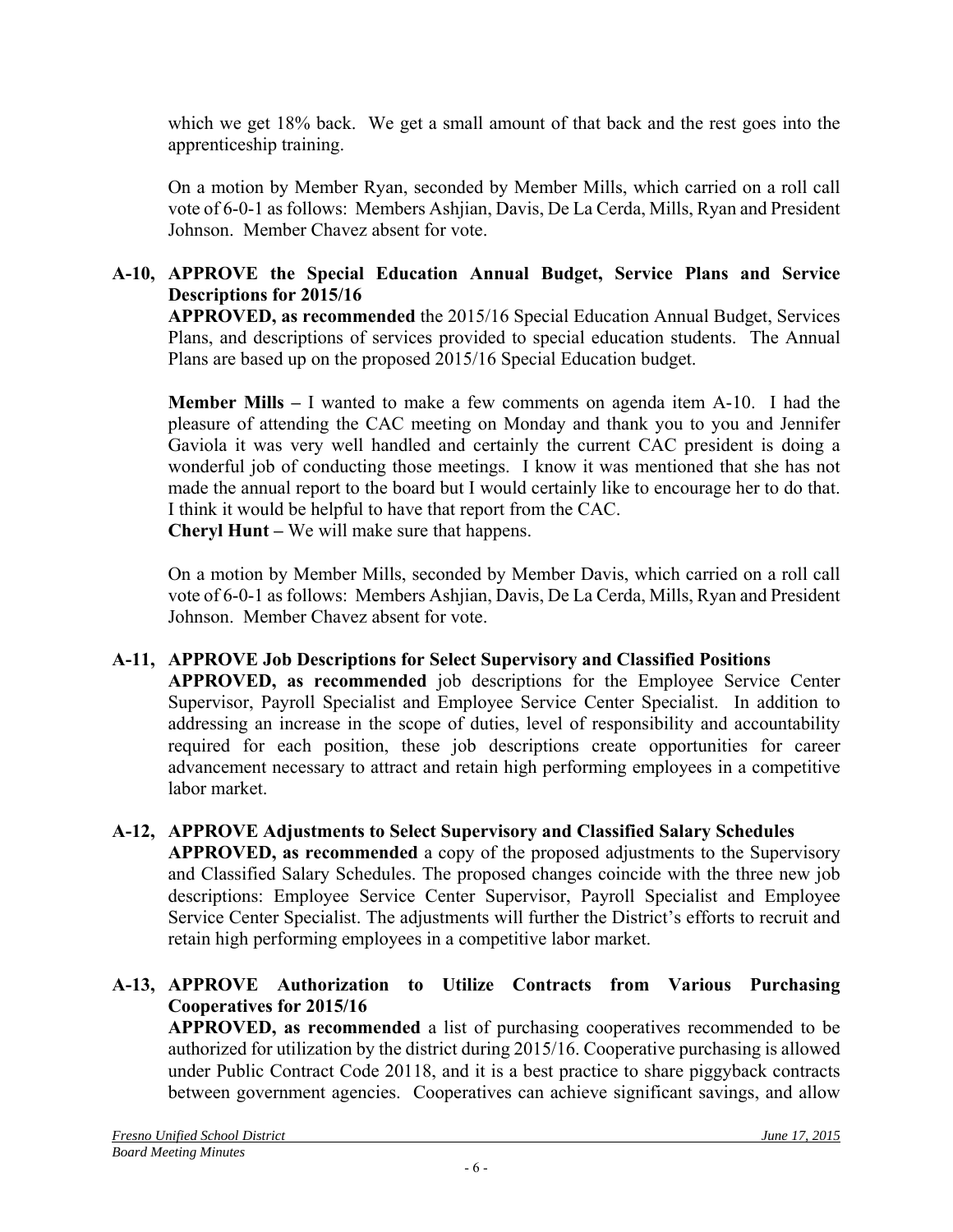the district to expedite purchases to take advantage of favorable market conditions. Approval of this recommendation does not commit the district to future purchases, nor does it require the utilization of any individual contract or purchasing cooperative. Purchases made under this authority will be submitted to the Board for ratification. The Board has authorized purchasing cooperative contracts in prior years.

## **A-14, APPROVE Authorization to Utilize Individual Piggyback Contracts for 2015/16**

**APPROVED, as recommended** a list of piggyback contracts recommended to be authorized for utilization by the district during 2015/16. Piggybacking is allowed under Public Contract Code 20118 and is a best practice that takes advantage of competitive pricing from a contract formally bid by another school district or public agency. This allows Fresno Unified to avoid the time, expense, and market uncertainties associated with bidding. It does not commit the district to future purchases, nor does it require any specific contract be utilized. The recommended action approves individual contracts, and therefore subsequent purchase orders will be submitted to the Board for information only. The contracts are available for review in the Purchasing Department. The Board has approved piggyback contracts in prior years.

**Member Ashjian –** In reviewing the backup material, there doesn't seem to be many local companies and if we are just a few dollars off I would prefer to buy locally. Are we taking a look at that?

**Karin Temple –** The agenda item is approving the individual contracts that have already been formally bid by other agencies. We are able to piggy back on these contracts so that we can get low pricing without having to go through the expense and time of bidding on them ourselves. Some examples of the contracts on this list, one is Contract Furnishing who are located in Fresno and who we buy a lot of our school furniture from. Also on this list but not from Fresno is A-Z bus sales. We buy our buses from them because they have some of the lowest prices in the country. In regards to your question, we do have many firms on this list who have local outlets or local suppliers. Even though they may be listed in another state or country many of them are with local suppliers and we will always use a local supplier if it is an option. I just wanted to say in the business of purchasing we are always balancing and wanting to keep our dollars local. That is a priority for us but also to use taxpayers' dollars efficiently and cost effectively. We are not always able to purchase locally when there is a significant advantage to purchasing through a non-local supplier.

On a motion by Member Ryan, seconded by Member Davis, which carried on a roll call vote of 7-0-0 as follows: Members Ashjian, Chavez, Davis, De La Cerda, Mills, Ryan and President Johnson.

## **A-15, APPROVE Request for Proposals 15-18, Security Guard Services**

**APPROVED, as recommended** Request for Proposals (RFP) 15-18, to identify a qualified vendor to provide security guard services for the district. The RFP was lawfully advertised on April 2, 2015, and April 9, 2015. Notifications were sent to twelve (12) vendors, and the district received four (4) responses. Proposals were evaluated on each proposer's ability to meet or exceed the requirements set forth in the RFP. The contract period is July 1, 2015,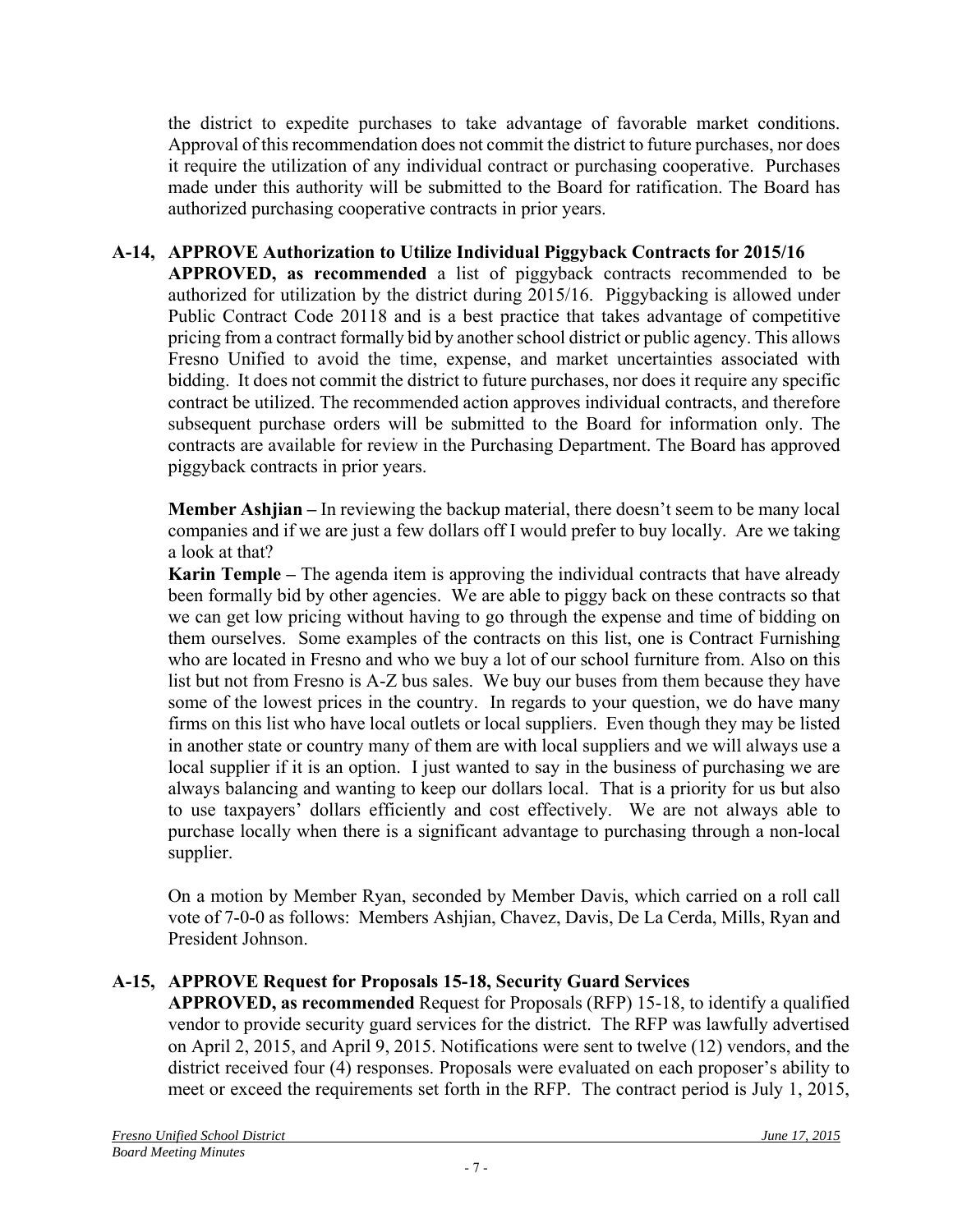through June 30, 2018, with renewal options of two (2) additional one-year terms. The estimated contract amount is based on the cost for one year of patrol services and special event security needs.

Based on an extensive review, staff recommends award to the best value respondent:

Geil Enterprises (CIS) (Fresno, CA) Estimated \$700,000

# **A-16, APPROVE Request for Proposals 15-26, Design/Build Services for Sequoia Middle School Gymnasium Heating and Cooling Units**

**APPROVED, as recommended** Request for Proposals (RFP) 15-26 for design and installation of heating and cooling units for the Sequoia Middle School gym. The RFP was lawfully advertised on April 14, 2015. Notifications were sent to twenty-eight (28) vendors and four (4) construction trade publications, and the district received three (3) responses. Proposals were evaluated on each proposer's ability to meet or exceed the requirements set forth in the RFP.

Based on an extensive review, staff recommends award to the best value respondent:

Patton Air Conditioning (Fresno, California) \$238,016

# **A-17, APPROVE the 2015/16 Annual Membership Dues with the California School Boards Association/Education Legal Alliance, the Council of the Great City Schools, and the National School Boards Association Council of Urban Boards of Education**

**APPROVED, as recommended** that the Board approve the 2015/16 annual membership dues with the following organizations: the California School Boards Association (CSBA/Education Legal Alliance), the Council of the Great City Schools (CGCS), and the National School Board Association (NSBA) Council of Urban Boards of Education (CUBE).

# **A-18, DENY Claim #14-1121-0349**

**DENIED, as recommended** a Claim for Damages on minor, case #14-1121-0349. The Superintendent recommends that the Claim be denied and the matter referred to the district's Director of Benefits and Risk Management for further handling.

# **A-19, DENY Claim #14-1222-0377**

**DENIED, as recommended** a Claim for Damages on case #14-1222-0377. The Superintendent recommends that the Claim be denied and the matter referred to the district's Director of Benefits and Risk Management for further handling.

# **A-20, RATIFY Agreement with Claremont Partners for Direct Contracting Project Management Services**

**RATIFIED, as recommended** an agreement with Claremont Partners for project management services. The Joint Health Management Board recommends ratification of this agreement with Claremont Partners. The services will include research, development and facilitating of direct contract negotiations with local healthcare facilities.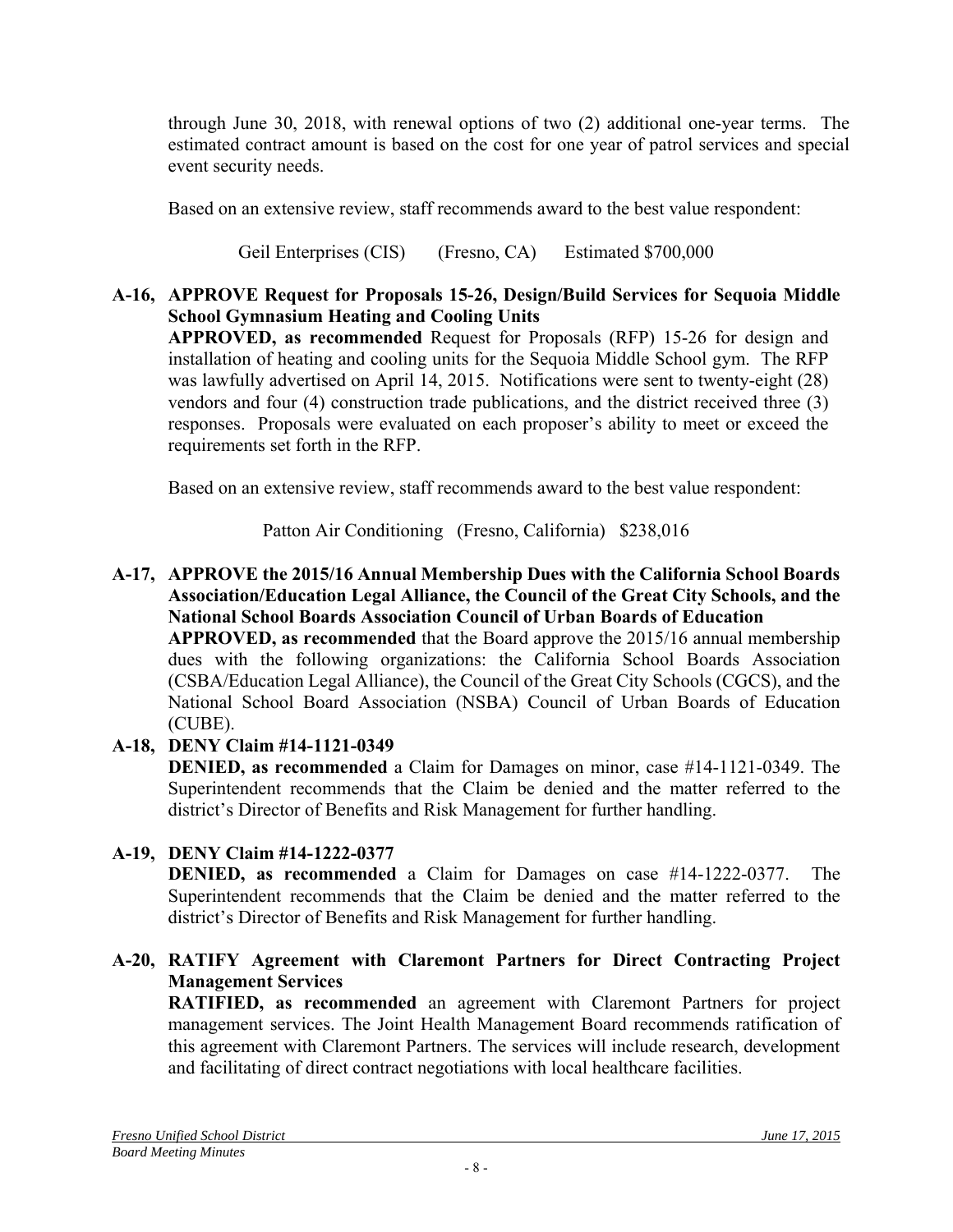### **A-21, RATIFY Submission of Grant Application to Kaiser Permanente**

**RATIFIED, as recommended** a grant application to the Healthy Schools Healthy Communities program developed through Kaiser Permanente's "Thriving Schools" initiative. The project will facilitate a training plan around the understanding of Adverse Childhood Experiences (ACE) for children targeted through the Interagency Child Empowerment Team (ICET) designed to help schools understand and consider root causes, such as trauma, that drive adverse behaviors leading to suspension and/or poor school assimilation. Train the Trainers Workshops in Trauma and Grief Sensitive Practices will be provided to schools and departments through site representatives. Physical Education/Wellness is a primary consideration to support the wellness needs of students impacted by trauma. Over 300 new elementary school teachers have been hired that have little to no Physical Education/Wellness training. To address this gap, Physical Education/Wellness co-teaching training will be provided to new teachers hired during the last four years.

### **A-22, RATIFY Submission of Grant Application to the California Department of Education's California School Breakfast Program and Summer Food Service Program Start-up and Expansion Grant**

**RATIFIED, as recommended** grant applications to the California Department of Education (CDE), Nutrition Services Division, for the 2015/16 School Breakfast Program and Summer Food Service Program Start-up and Expansion Grants. The CDE will award competitive grants to a School Food Authority (SFA) participating in the Federal School Breakfast Program up to \$15,000 per site for nonrecurring expenses incurred in starting up or expanding program services. The Food Services Department will apply for the School Breakfast Program Expansion Grant for all eight comprehensive high schools: Bullard, Duncan, Edison, Fresno, Hoover, McLane, Roosevelt, and Sunnyside.

### **A-23, RATIFY Purchase Orders from April 1, 2015, through April 30, 2015**

**RATIFIED, as recommended** a list of Purchase Orders for \$10,000 or more submitted for ratification by the Board. Purchase Orders/contracts that are required by law to be competitively bid will be submitted as separate agenda items. Beginning on page six (6) is a list of Purchase Orders issued from April 1, 2015, through April 30, 2015. These Purchase Orders were previously authorized and awarded by the Board. The Purchase Orders are submitted for information only and are not included for ratification. Pursuant to the Board's request, also attached is an alphabetical list of all Purchase Orders issued from April 1, 2015, through April 30, 2015.

### **END OF CONSENT AGENDA (ROLL CALL VOTE)**

## **UNSCHEDULED ORAL COMMUNICATIONS**

**Ty Davis** – Spoke about his desire of a forensic audit on Gaston Middle School and all the leaselease back construction projects since its inception to be placed as a discussion item on the next board agenda.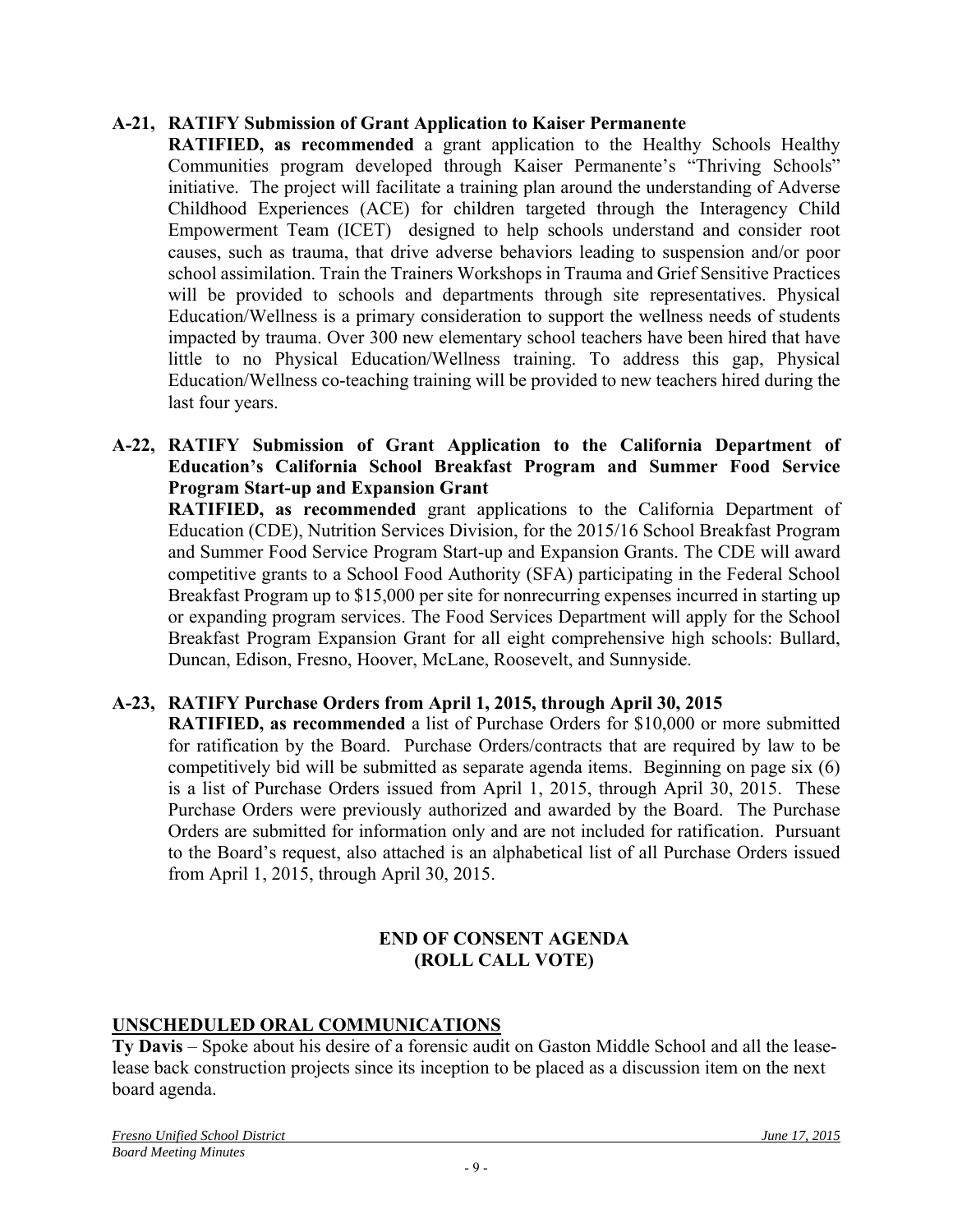## **B. CONFERENCE/DISCUSSION AGENDA**

### **B-24, PRESENT and DISCUSS Comprehensive Sexual Health Education in Fresno Unified School District**

**PRESENTED and DISCUSSED** a presentation on the proposed instruction and implementation of Comprehensive Sexual Health Education in Fresno Unified School District. Fiscal Impact: Funding will be provided through the Curriculum and Instruction categorical budget.

Presentation by Associate Superintendent Rosario Sanchez

An opportunity was provided to hear questions/concerns from members of the board and staff was available to respond

**Member De La Cerda –** For clarification, have we provided some aspect of Human Sexuality within our schools already?

**Rosario Sanchez** – Ed Code requires us to provide HIV/AIDS instruction and is taught in six lessons and is what we currently provide through our Biology courses.

**Member De La Cerda – At what grade levels?** 

**Rosario Sanchez** – It is ninth and tenth and in seventh grade we provide it in their Science courses.

**Member De La Cerda – What is offered in sixth grade?** 

**Rosario Sanchez** – All our sixth graders receive "Sex Can Wait" curriculum.

**Member De La Cerda – So now we are moving into something that is more** comprehensive?

**Rosario Sanchez** – Yes, at the high school level. Pending the legislation, so then we can transition and in partnership with the MOU and the CDE.

**Member De La Cerda –** And we are also waiting for the legislation to move through the process?

**Rosario Sanchez** – Yes, but we are not waiting on high school. We will be moving this coming school year and providing high school student's comprehensive sexual education by adding these four additional lessons through a service provider or other options.

**Member De La Cerda** – On slide nine you mention providing additional lessons through a service provider. Can you explain why we would be using a service provider?

**Rosario Sanchez** – For the additional four lessons that will be added we want someone who really understands human development and sexual health education. Someone to provide instruction on family planning and healthy relationship. We didn't want to impact our Biology teachers but to provide it to a service provider who is well versed in those areas. We could also do some train the trainer. Maybe have some retirees come and conduct the lessons. At this time we are looking at a variety of options.

**Member De La Cerda –** So we will be meeting the legal mandate by providing the additional four classes that are reflected in the presentation?

**Rosario Sanchez** – We are presently fullfilling the Ed Code requirement.

**Member De La Cerda** – I am glad to see that we are partnering with the organizations that have made those requests.

**Member Ashjian** – On slide 11 it mentions creating a parent Opt out letter. Is that correct?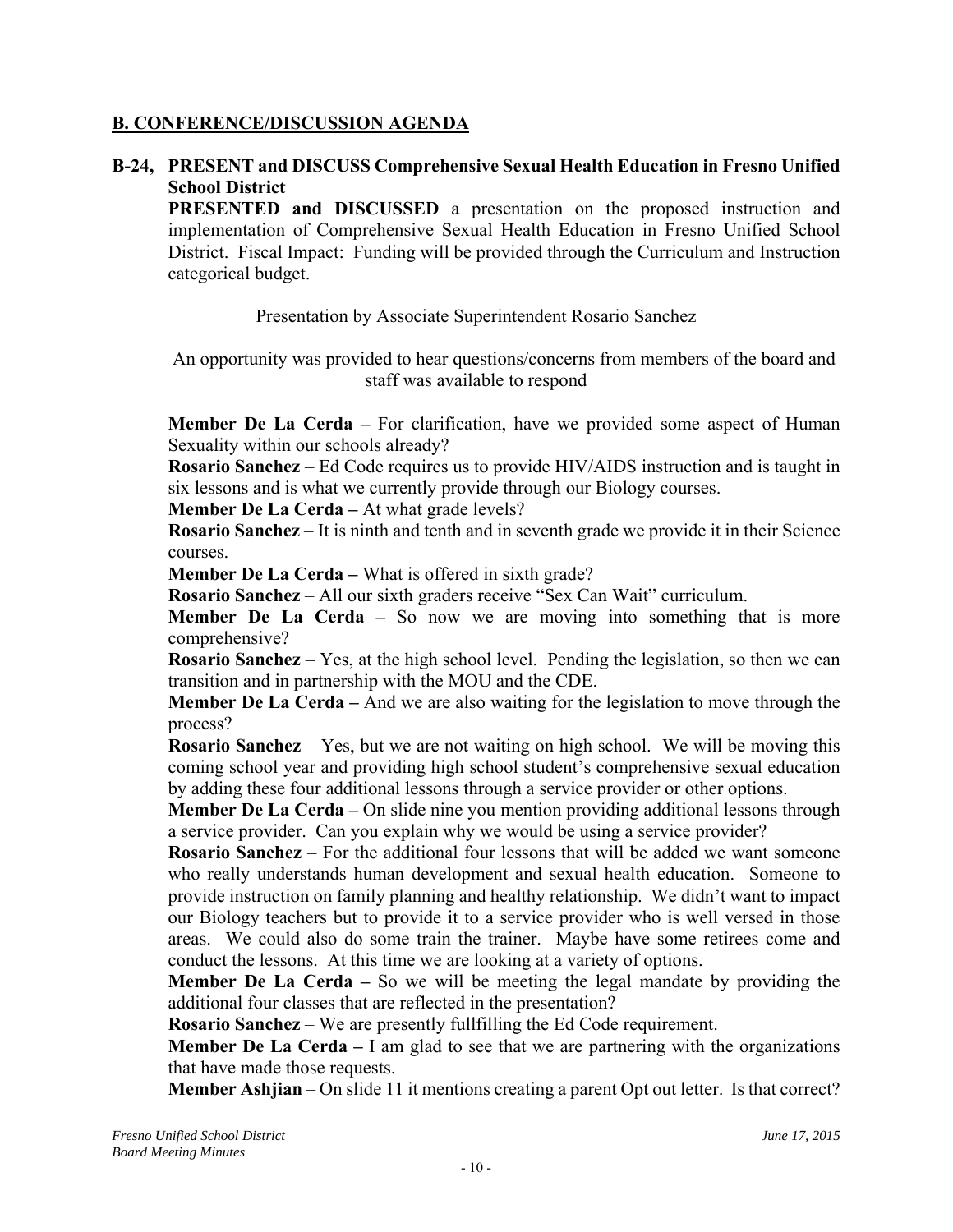**Rosario Sanchez** – Yes, it allows the student to opt out of the lessons if they choose to. **Member Ashjian** – Do you think it would be more prudent to opt in the parents to join the lesson instead of having the students opt out?

**Rosario Sanchez** – The Opt out letter is a requirement.

**Member Ashjian** – We could kill two birds with one stone if we could educate the parents at the same time.

**Superintendent Hanson** – Are you asking why we don't do the opposite and have parents opt in?

**Member Ashjian** – I am asking why we don't send two letters. One if they want their student to opt out and one letter to the parents if they would like to opt in to learn the subject matter with their student.

**Superintendent Hanson** – Associate Superintendent Rosario Sanchez's point was by law we are required to send the opt out letter to parents. Your point in regards to helping parents learn the curriculum is understood.

**Member Ashjian** – Thank you. I had another questions on slide four. Can you please explain what knowledge we will be teaching our students in regards to gender roles?

**Gail Williams** – When I read the policy as a whole it refers to the body and the role that they identify themselves as and how that can be normal.

**Ambra Dorsey –** This refers to the traditional gender roles as it relates to healthy relationships. The roles within each gender as it relates to dating, girls and boys, and as previously referenced the expanded gender roles that are not as traditional. So students who may identify with a gender other than their biological birth gender.

**Member Ashjian** – Are we going to be teaching about LGBT?

**Ambra Dorsey –** It is not going to teach about sexual orientation, but what gender they identify with, which is a separate topic from sexual orientation. We are teaching traditionally how each gender relates to each other.

**Member Ashjian** – We will be teaching traditional family values and traditional gender roles. Is that correct?

**Ambra Dorsey –** Without having the curriculum in front of me it's hard to explain. I came up here to explain the meaning of gender roles. I am not familiar with the curriculum. I do believe it will be within what Ed Code requires.

**Member Ashjian** – I have to be honest, I am having a hard time understanding the explanation of gender roles, and don't feel comfortable approving this item.

**Member Mills –** Tonight this item is not up for a vote it is a discussion item. It will come back before there is a vote but there is an opportunity to get more information and clarification for you.

**Ambra Dorsey –** The reference to gender roles is in our current board policy, it is not specific to the curriculum that we are looking to adopt.

**Superintendent Hanson –** To the point that you are raising, you have to look at media, and for some folks in our community it makes them uncomfortable to see the stuff that is in the news and that is exactly why there is an opt out provision. If a family is uncomfortable with the subset of what is described here then we will be descriptive of the curriculum as we go forward they will have the opportunity to opt out. What we are looking at is board policy and state law fed by Ed Code that we are going to comply with our youth in general. We will have individual sets of circumstances by school, by classroom, by family that we will work through with our staff to figure out what is most appropriate.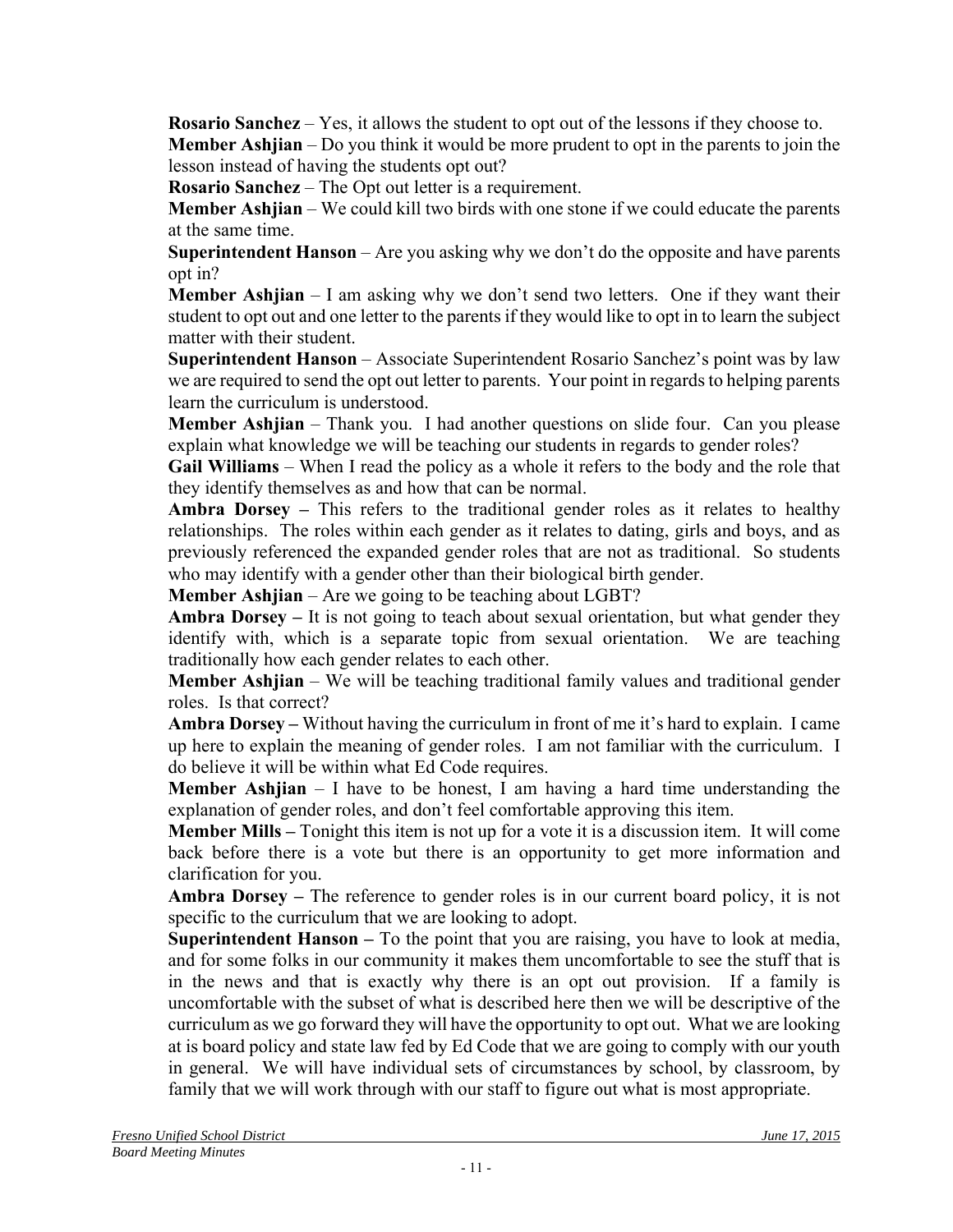**Member De La Cerda –** I know there are individuals who have difficulty when we teach these lessons. What it comes down to for us is our responsibility in teaching facts vs. specific values. I have my specific values as an educator but it is my responsibility to teach information to the children. We all carry our own set of values and the opt out letter gives those individuals the opportunity to decline the information if they so request. I think it is important to remember as we move forward, we are dealing with facts and information.

**Member Chavez** – I think if you were to ask all seven of us what this means we would all have different definitions. What I can tell you is that state law is very specific in what we are to provide for our students and I can tell you that in working for the Central Valley Health Network I was exposed to a lot these challenges that we have. I know it is a touchy subject but to me it is very simple. If you spend a lot of the resources in prevention then you don't have to worry about intervention and this is what this is really about for me. I think we are beyond conversation and we need to comply with state law. What I would like to see for us is that we work and include people who are already doing this great work in the community. I am glad to see the ball rolling on this subject.

**Member Mills –** I found the data very interesting. It says Fresno County has a teen birth rate that is one and a half times higher than the state average. Two of every three babies born in California are to Latinas. This district has a high Hispanic population, is that one reason why the State Department of Education wanted to pilot with us in terms of Comprehensive Sexual Education?

**Rosario Sanchez** – Yes. That was one of the reasons when we looked at the data.

**Superintendent Hanson** – More specifically it was the map of incidences of sexually transmitted diseases for example and where they clustered by zip code.

**Member Mills –** It says that Fresno County is ranked number two in Chlamydia and number two in Gonorrhea rates.

**Superintendent Hanson** – There is more specific date rates that bring it down to our community in a way that we can tackle.

**Rosario Sanchez** – Our ultimate goal of the MOU is to reduce teen pregnancy rates.

**Member Mills –** We are talking about not moving into Comprehensive Sexual Health Education until AB 329 is passed and signed into law. Why would we want to wait?

**Rosario Sanchez** – We are moving forward for the Comprehensive Sexual Health Education for ninth and tenth grades and waiting on the seventh grade. This will allow us to transition into the type of instruction/provider that we will be selecting for seventh grade.

**Member Mills –** I feel like there is an urgency to do it faster and get it into the middle schools. If you talk to staff and nurses they will tell you we have pregnant eighth graders. Part of me finds that incomprehensible although I know it exists but that to me says we need to do more at the lower grades. I have the board communication that tells me what we are doing in what grades after sociology for living was cut and what we did to transfer curriculum to other classes. The sixth grade curriculum is "Sex Can Wait". I think we need to have that curriculum at a few other grade levels as well and get that message across. There is legislation around whether minors can have sex and when you look at that legislation and you look at legislative history and the rationale for enacting it, it says that the state has a compelling interest in preventing teenage pregnancy. To say we are waiting for more legislation before we start putting in more comprehensive curriculum when we have high teen pregnancy rates, when we have high incidences of sexually transmitted diseases, this needs to get done as rapidly as possible with as much as we can give in the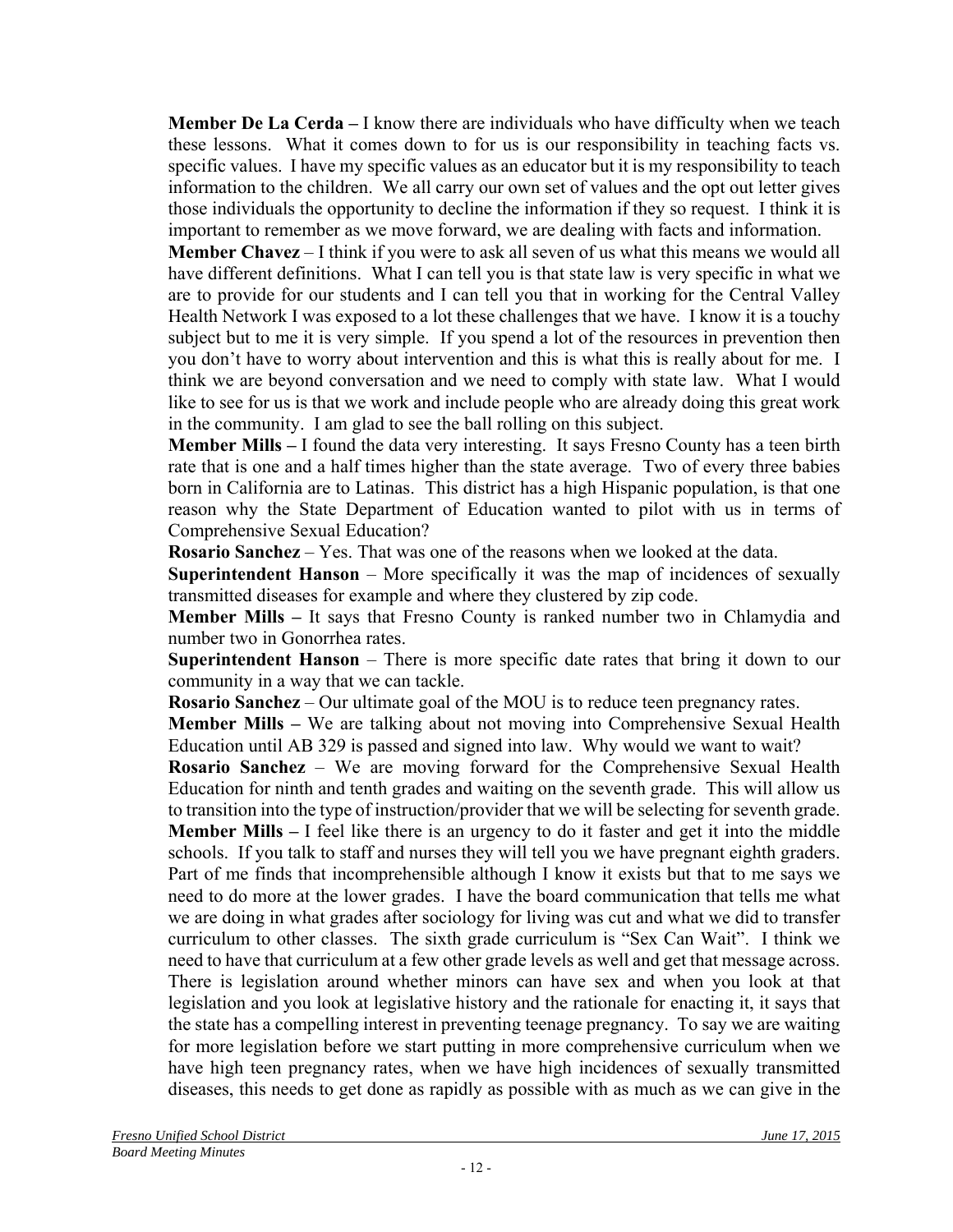way of Comprehensive Sexual Education and we need to bring it down into the lower grades. The community needs to understand that we are not going to affect these rates if you just expect the schools to do it. We can give the information in curriculum but there needs to be a community consensus or pressure that teenagers having sex is not acceptable and that teenagers getting pregnant is not acceptable. That means it needs to come from families, it needs to come from churches, from health providers and community. To say otherwise is to accept teenage pregnancy.

**Superintendent Hanson** – Apropos to your comments what we have before you is a presentation/proposal that we would go forward with knowing that this is coming and we want to be ahead of it and work in concert with it. Not with standing comments made by Member Ashjian already as other board member give your comments as I see the red light lit up board guidance on the comments raised by Member Mills would be helpful. If we start to see the preponderance of board members feeling the same way then we are going to adjust our plan before we come back to you again.

**Member Mills –** I wanted to point out we have a couple of service providers out there who have been providing comprehensive education for our students at the invitation of high schools. I would think if we are looking at service providers to provide the more detailed instruction that we look at the folks who are doing this currently as some of our options. Also, in regards to what Member Ashjian mentioned, if we could get some of this information out to our parents. Certainly the parents and their child are not going to want to sit in the same class and talk about sex. We have Parent University that is going to be offering, in this upcoming school year, modules that specifically address the needs of the parents who have special education students. Why couldn't we expand Parent University and offer the parents the ability to come and hear and listen on what we are going to be providing in our classrooms in terms of sex education.

**Rosario Sanchez** – Yes. That is an outlet that we are looking into, as well as Barrios Unidos and Planned Parenthood. There are a variety of providers out there who are interested in partnering with us as well.

**Member Ryan** – I definitely agree with Member Mills that the schools cannot do this alone it has to be a community effort and anything we can do to encourage that would be beneficial.

**Member Chavez** – Just to clarify along the lines of Member Mills comments, for the service providers what I don't want to see is any service provider/organization being able to come on campus and provide "x" amount of services and what not. I think a good idea would be for us to pre meet with them and sort that out and provide a letter of introduction that they can take with them to the individual school sites and use that as confirmation.

**Rosario Sanchez** – It would be something uniform for all that we would be developing, so that we would have consistency.

**Member Mills –** I want to be sure as we are doing this that we are not just focusing in some respects and conveying the message that we are holding the girls responsible for the pregnancy. It takes two people and I want to make sure the boys understand that.

**Rosario Sanchez** – That curriculum has been embedded through a variety of folks through the Department of Education.

**Member Johnson** – Everything that we are talking about is very important. One of the recurring themes that is being mentioned is responsibility. Parent engagement is very important. Have we looked at suspensions and correlated that information. Are we taking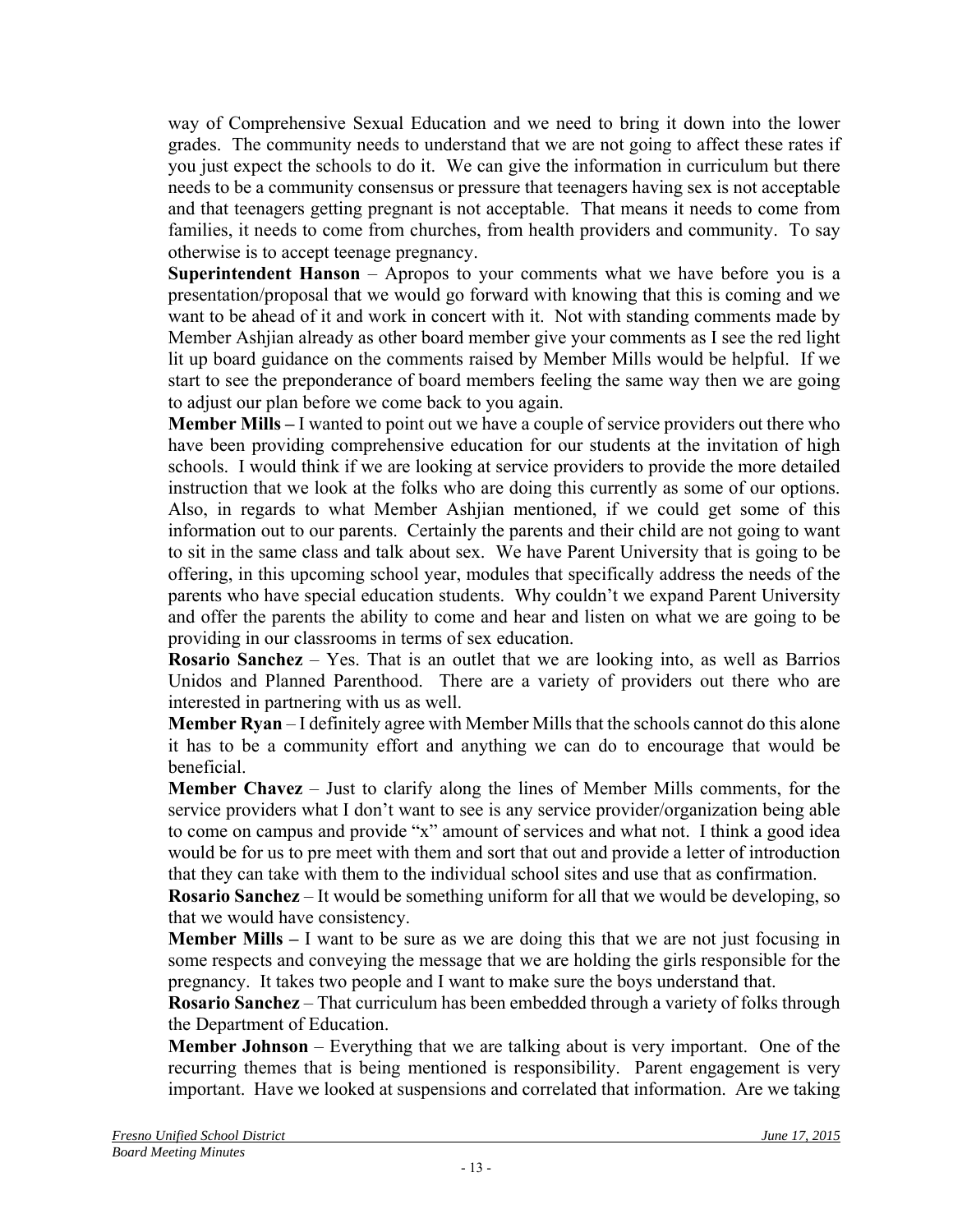notice of what our children are watching on television? Fathers need to work with their sons and mothers with their daughters and then I think we will get somewhere.

The following community members spoke about agenda item B-24 - Comprehensive Sexual Health Education in Fresno Unified School District:

Socorro Santillan Mary Jane Davis David Bouttavong Mayra Oliver Steven Barcelos Esther Franco Marissa Corpus Albert Chow Angelica Salceda Dr. Janae Barker Darius Assemi

No action was required on this item. *A copy of the PowerPoint is available on the district website*

### **B-25, OPPORTUNITY for Public Hearing on the Fresno Area Substitute Teachers Association (FASTA) Negotiations Proposal to Fresno Unified School District for the 2015/16 School Year**

 **OPPORTUNITY for Public Hearing** In accordance with government Code 3547, all initial proposals of the exclusive representative shall be presented in a public meeting of the public school employer, and thereafter shall be public record. Fiscal Impact: There is no fiscal impact to the district to be determined at this time.

Presentation by Chief Human Resources/Labor Relations Officer Paul Idsvoog

An opportunity was provided to hear questions/concerns from members of the board and staff was available to respond

*President Johnson opened the hearing in the Matter of the Fresno Area Substitute Teachers Association (FASTA) Negotiations Proposal to Fresno Unified School District for the 2015/16 School Year* 

*For the record, there were no questions/comments.* 

*President Johnson closed the hearing in the Matter of the Fresno Area Substitute Teachers Association (FASTA) Negotiations Proposal to Fresno Unified School District for the 2015/16 School Year* 

**B-26, OPPORTUNITY for Public Hearing on the Service Employees International Union (SEIU), Local 521 Negotiations Proposal to Fresno Unified School District for the 2015/16 School Year** 

**OPPORTUNITY for Public Hearing** In accordance with government Code 3547, all initial proposals of the exclusive representative shall be presented in a public meeting of the public school employer, and thereafter shall be public record. Fiscal Impact: There is no fiscal impact to the district to be determined at this time.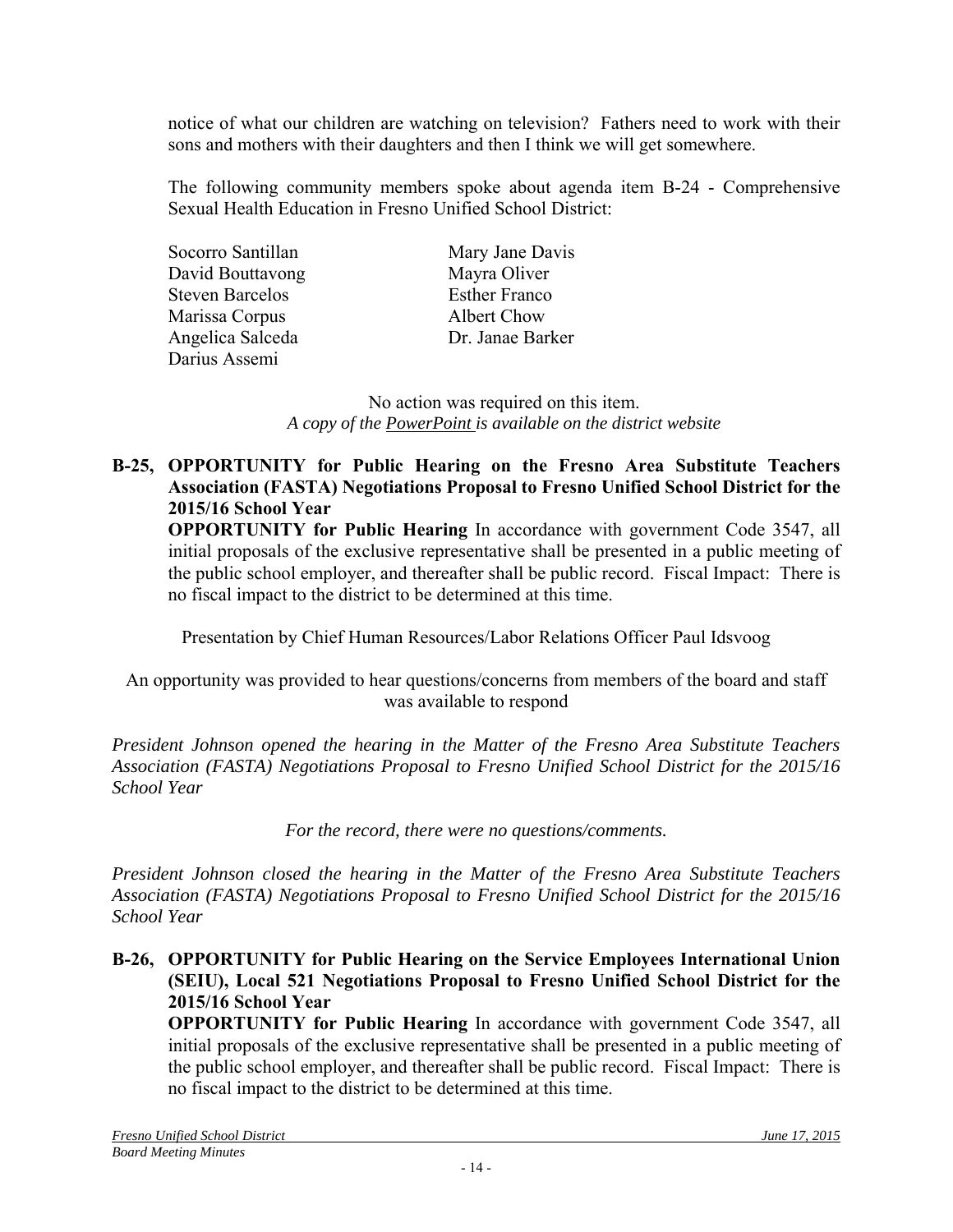Presentation by Chief Human Resources/Labor Relations Officer Paul Idsvoog

An opportunity was provided to hear questions/concerns from members of the board and staff was available to respond

*President Johnson opened the hearing in the Matter of the Service Employees International Union (SEIU), Local 521 Negotiations Proposal to Fresno Unified School District for the 2015/16 School Year.* 

*For the record, there were no questions/comments.* 

*President Johnson closed the hearing in the Matter of the Service Employees International Union (SEIU), Local 521 Negotiations Proposal to Fresno Unified School District for the 2015/16 School Year.* 

## **B-27, DISCUSS and APPROVE Revisions for Board Policy (BP) 5141.21, BP 5144, BP 5144.1, BP 5131.7, BP 5144.4 (NEW), BP 5131.2, BP 5131.62, BP 5145.3, and BP 5145.7**

**DISCUSSED and APPROVED** the proposed revisions to the following nine Board Policies (BP) which meet the legal mandates recommended by the California School Boards Association (CSBA):

- BP 5141.21 Administering Medication and Monitoring Health Conditions
- BP 5144 Discipline
- BP 5144.1 Suspension and Expulsion/Due Process
- BP 5131.7 Weapons and Dangerous Instruments
- BP 5144.4 Required Parental Attendance (NEW)
- BP 5131.2 Anti-Bullying
- BP 5131.62 Tobacco
- BP 5145.3 Nondiscrimination/Harassment
- BP 5145.7 Sexual Harassment

The Board was in receipt of the revisions to these Board Policies at the June 3, 2015 Board meeting. Fiscal Impact: There is no fiscal impact to the district.

Presentation by Executive Director Teresa Plascencia, Constituent Services

An opportunity was provided to hear questions/concerns from members of the board and staff was available to respond

**Member Chavez –** In regards to board policy 5144.4, which a teacher may require a parent to accompany a student to the class in which a student has been removed for committing specific offenses. Is there a criteria for that requirement? Or is it discretionary on the teacher's part? **Ambra Dorsey** – There is criteria under Ed Code. There is an Ed Code provision which defines suspension by teacher and it allows the teacher to suspend a student from his or her class for up to two days or two class periods in secondary. It requires a parent conference and a contact home.